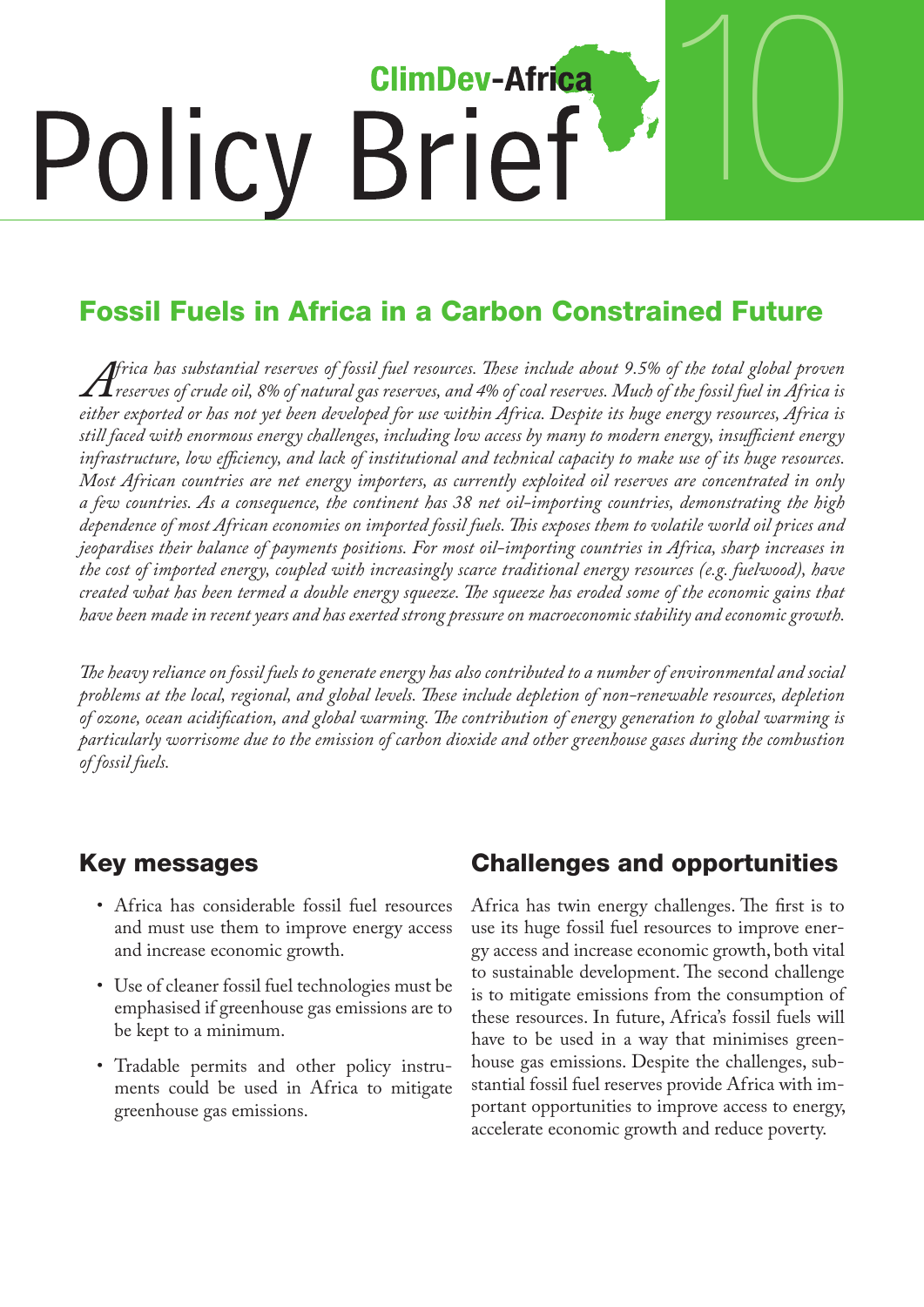The imperative to improve energy access and alleviate poverty in Africa means that expansion of fossil fuel supplies will be necessary in the shortto medium-term. But such expansion should be balanced with measures to develop cleaner energy solutions for the future. Therefore, focusing on technologies that improve energy efficiency and energy conservation is the best strategy to reduce greenhouse gas emissions during the combustion of fossil fuels.

Shifting to new renewable energy technologies is appropriate in the longer-term. But such a shift will take time, and some challenging barriers, such as high initial costs, lack of technical expertise and institutional constraints, will need to be overcome. It makes good financial sense to seek maximum efficiency gains as the first step, as these are likely to reduce the supply base and thus create an attractive investment environment for renewables. Given that fossil fuels will continue to dominate energy supply in the short- to medium-term, attention needs to be given to cleaner fossil fuel technologies if greenhouse gas emissions are to be reduced. Clean coal technologies, including coal-upgrading technologies, improvements in existing power plants, use of advanced technologies, and near-zero emission technologies offer opportunities to reduce greenhouse gases and other pollutants during coal combustion.

#### Policy instruments for mitigating greenhouse gases

A number of policy instruments could be used to mitigate greenhouse gas emissions in the production and use of fossil fuels.These include emission taxes, targeted subsidies or their removal as appropriate, product charges, regulation, emissions trading, and provision of information. Policies intended to reduce greenhouse gas emissions should also consider the trade-off between efficiency and equity. For example, removal of subsidies or the imposition of taxes on fossil fuel use would stimulate more efficient use of fossil fuels.The equity of such policies would depend on the nature of the

subsidies or taxes and/or whether they are progressive or regressive. Recent studies have found that taxes on transport fuels in some African countries are progressive, indicating that the burden of these taxes falls more heavily on rich households. However, this is less so for fossil fuels such as kerosene that are used for cooking. The various policy instruments cited above have different cost implications for society at large. Reducing greenhouse gas emissions is not the only goal, but if Africa is to assist in reducing global greenhouse gas emissions, it will need support, including financial assistance, human capacity building, and technology transfer.

#### Policy implications and recommendations

Africa must use its considerable fossil fuel resources to improve energy access and increase economic growth. However, this must be done wisely, as greater use of fossil fuels will necessarily lead to more local, regional and global environmental impacts. Although per capita emissions in Africa are still low compared to those in the rest of the world, emissions from all fuel sources have grown in Africa over time.

It is becoming increasingly clear that abandoning traditional fossil fuel energy sources is not a viable option. Therefore, cleaner fossil fuel technologies must be emphasised. Although a number of these technologies exist in developed countries, most African countries are faced with many challenges in the use of state-of-the-art fossil fuel technologies. The use of such advanced technologies in Africa is limited by economic and institutional barriers, including high capital and operating costs. Lack of finance, lack of expertise, and policy constraints, such as subsidies for traditional technologies, also contribute to the problem. Institutional barriers, such as problems related to monitoring and enforcement, environmental regulations, information shortages, and cultural and social issues impede the diffusion and commercialisation of such technologies. Moreover, in a part of the world where the focus is of necessity on transition to the use of